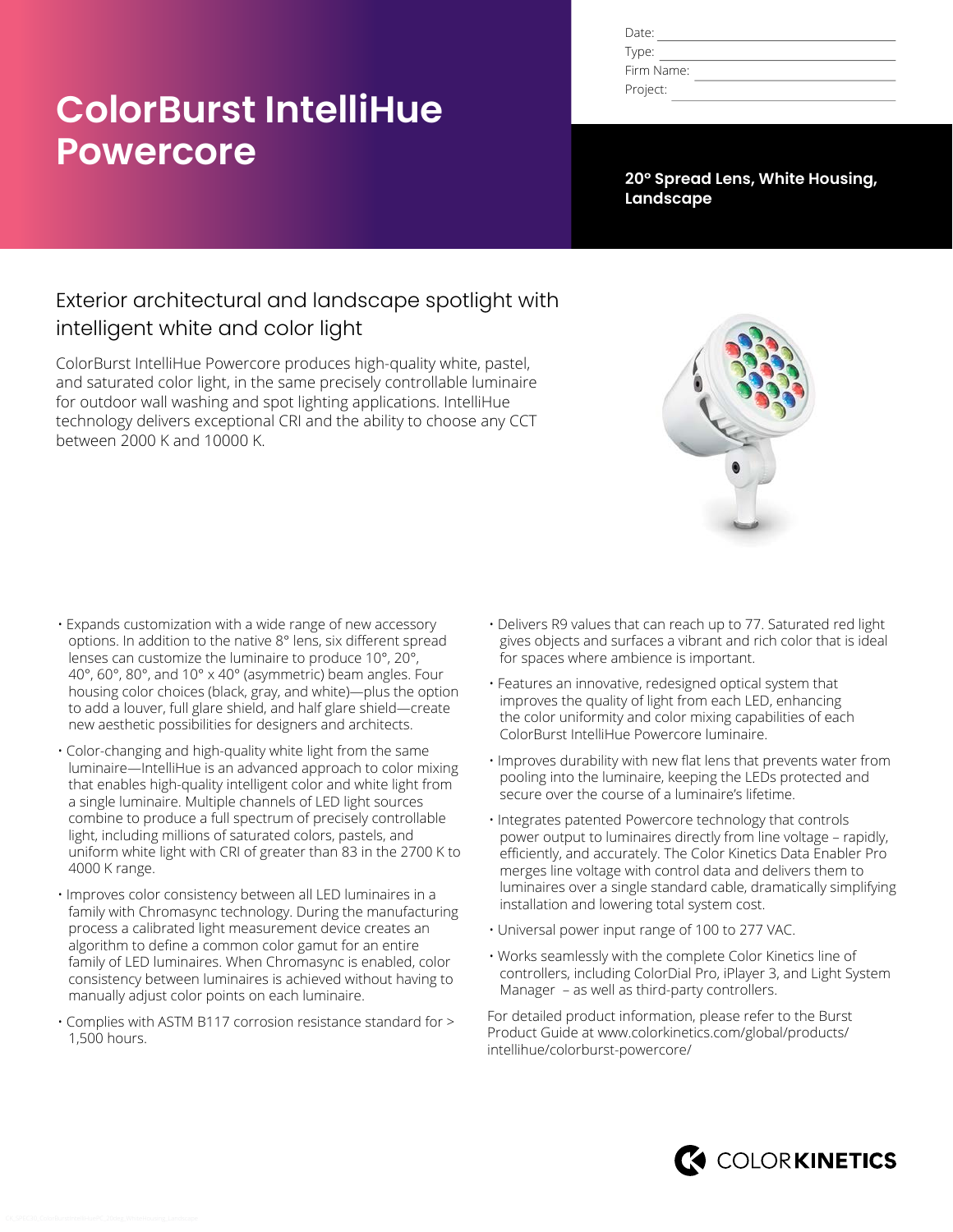# Specifications

Due to continuous improvements and innovations, specifications may change without notice.

### **Output**

| Beam Angle                               | $20^{\circ}$              |
|------------------------------------------|---------------------------|
| Lumens All Channels Full On <sup>t</sup> | 1,270                     |
| Lumens @ 2700 K                          | 933                       |
| Lumens @ 4000 K                          | 943                       |
| Efficacy (Im/W) All Channels Full On     | 40                        |
| Efficacy (lm/W) @ 2700 K                 | 50.2                      |
| Efficacy (lm/W) @ 4000 K                 | 47                        |
| <b>LED Channels</b>                      | Red/Green/Blue/Mint White |

### **Electrical**

| Input Voltage                          | 100 to 277 VAC, auto-ranging, 50/60 Hz     |
|----------------------------------------|--------------------------------------------|
| Power Consumption                      | 33 W                                       |
| (Maximum at full output, steady state) |                                            |
| Power Factor                           | $> 0.9$ @ 100 to 240 VAC                   |
|                                        | $> 0.85$ @ 277 VAC                         |
| Surge Limits <sup>1</sup>              | 1 kV maximum differential (L to N)         |
|                                        | 2 kV maximum common (L to Gnd or N to Gnd) |

For additional Surge Protection Requirements for LED Lighting Systems, please refer to www.colorkinetics.com/KB/surge-protection.

### **Control**

Data Enabler Pro (DMX/Ethernet)

#### **Control System**

Color Kinetics full range of controllers, including Light System Manager, Video System Manager Pro, iPlayer 3, Antumbra iColor Keypad, and ColorDial Pro, or third-party controllers

| Remote Monitoring & Management | Philips ActiveSite Ready, works |
|--------------------------------|---------------------------------|
|                                | with Interact Landmark          |

### **Lumen Maintenance**

| Threshold <sup>§</sup> | Ambient<br>Temperature | Reported <sup>11</sup> | Calculated <sup>¶</sup> |
|------------------------|------------------------|------------------------|-------------------------|
| $L_{90}$               | $25^{\circ}$ C         | > 51,000               | >100,000                |
|                        | 50 °C                  | > 51,000               | >100,000                |
| $L_{80}$               | $25^{\circ}$ C         | > 51,000               | >100,000                |
|                        | 50 °C                  | > 51,000               | >100,000                |
| $L_{70}$               | $25^{\circ}$ C         | > 51,000               | >100,000                |
|                        | 50 °C                  | > 51,000               | >100,000                |
| $L_{50}$               | $25^{\circ}$ C         | > 51,000               | >100,000                |
|                        | 50 °C                  | > 51,000               | >100,000                |

† Lumen measurement complies with IES LM-79-08 testing procedures.

§ L50 = 50% lumen maintenance (when light output drops below 50% of initial output). All values are given at B10, or the median value where 90% of the LED population is better than the reported or calculated lumen maintenance measurement.

¶ Minimum surge limits per IEC 61547, tested in accordance with IEC 61000-4-5.

¶¶Lumen maintenance figures are based on lifetime prediction graphs supplied by LED source manufacturers. Whenever possible, figures use measurements that comply with IES LM-80-08 testing procedures. In accordance with TM-21-11, Reported values represent the interpolated value based on six times the LM-80-08 total test duration (in hours). Calculated values represent time durations that exceed six times the total test duration.

#### **Physical**

| <b>Dimensions</b>              | 272 x 163 x 185 mm (10.7 x 6.42 x 7.28 in)     |
|--------------------------------|------------------------------------------------|
| (Height x Width x Depth)       |                                                |
| Weight                         | 3.5 kg (7.7 lb)                                |
| Effective Projected Area (EPA) | 26053 mm <sup>2</sup>                          |
| <b>Housing Material</b>        | Die-cast aluminium, white powder-coated finish |
| l ens                          | Clear tempered glass                           |
| Luminaire Connections          | 152 mm (6 in) flying leads                     |

#### **Temperature Ranges**

-40 to 50 °C (-40 to 122 °F) Operating -20 to 50 °C (-4 to 122 °F) Startup -40 to 80 °C (-40 to 176 °F) Storage

Mechanical Impact **IKO8** 

#### **Corrosion Resistance**

Complies with ASTM B117 standard for > 1,500 hours

| Humidity | 0 to 95%, non-condensing |
|----------|--------------------------|
|          |                          |

#### **Luminaire Run Lengths**

To calculate luminaire run lengths and total power consumption for your specific installation, download the Configuration Calculator from www.colorkinetics.com/support/install\_tool/

### **Certification and Safety**

| Environment | Dry/Damp/Wet Location, IP66            |  |
|-------------|----------------------------------------|--|
| Approbation | UL/cUL, FCC Class A, CE, PSE, CQC, RCM |  |

For additional Energy Efficiency Class Information, please refer to www.colorkinetics.helpdocs.io/article/cviis2p8qq.

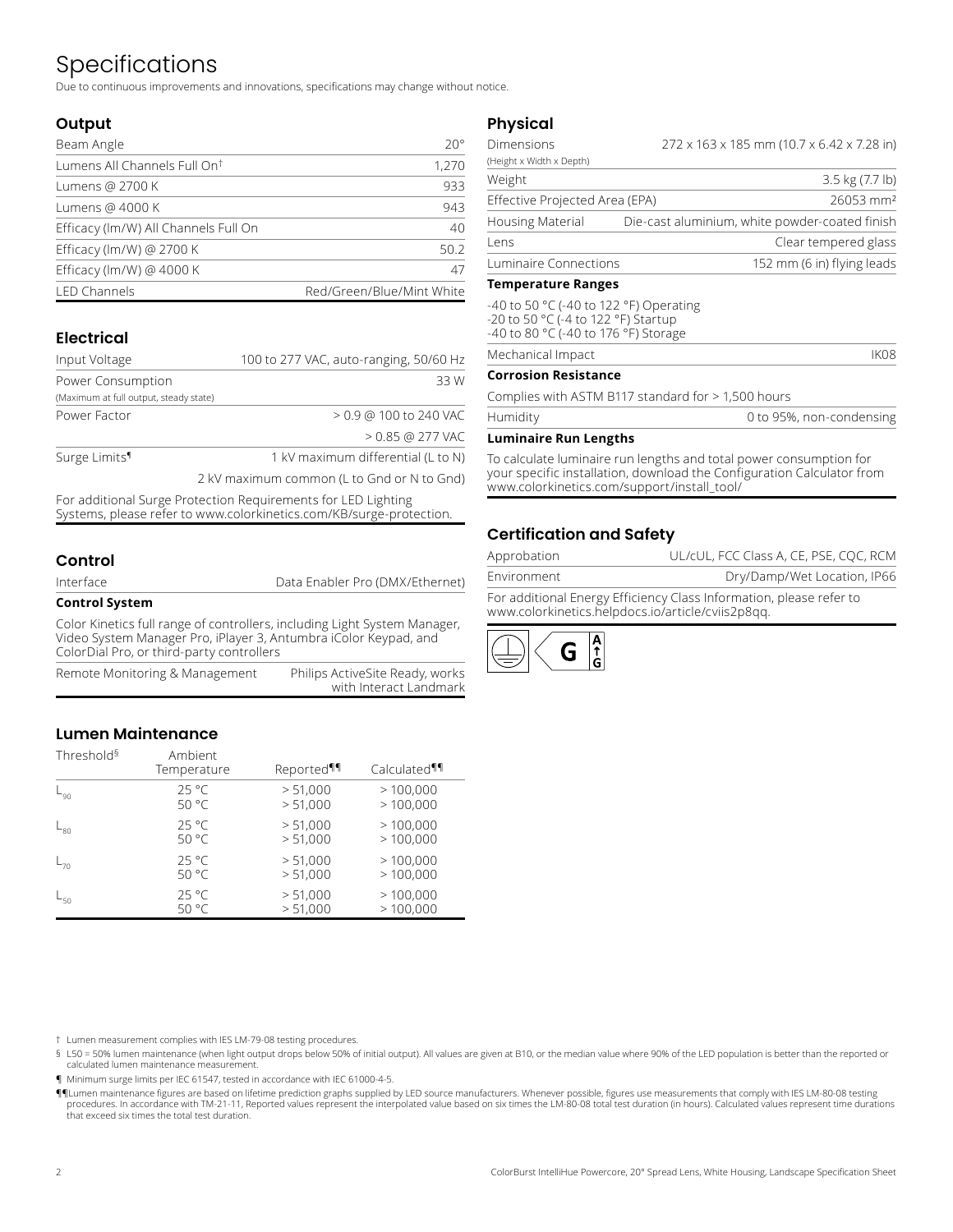# Dimensions

#### **Luminaire**



# Photometrics 20° spread lens

Photometric data is based on test results from an independent NIST traceable testing lab. IES data is available at www.colorkinetics.com/global/support/ies.



|                  | Illuminance at Distance                 |                     |  |
|------------------|-----------------------------------------|---------------------|--|
|                  | Center Beam fc.                         | <b>Beam Width</b>   |  |
| 4 ft             | 551.04 fc                               | $1.3$ ft            |  |
| 8ft              | 137.76 fc.                              | $2.7$ ft            |  |
| 12 <sub>ft</sub> | 61.23 fc                                | 4 ft                |  |
|                  | 34.44 fc                                | $5.3$ ft            |  |
| 16 ft            | 22.04 fc                                | $6.7$ ft            |  |
| 20 ft            | 15.31 fc                                | 8 ft                |  |
| 24 ft            |                                         |                     |  |
|                  | 94 ft (28.6 m)<br>1 fc maximum distance | Vert. Spread: 18.9° |  |

For lux multiply fc by 10.7

0-60 Lumens<br>
0-60 1191.1<br>
0-60 1262.2<br>
60-90 6.7<br>
50.2 90

**Zonal Lumen**

Zone Lumens % Luminaire 0-30 1191.1 93.8% 0-40 1231.7 97.0%

60-90 6.7 0.5% 70-100 2.2 0.2% 90-120 0.1 0.0% 0-90 1268.9 100.0% 90-180 0.6 0.0% 0-180 1269.5 100.0%

**Coefficients of Utilization - Zonal Cavity Method**

|                |                     |                     |                     |  |    |                     |                                    |    | Effective Floor Cavity Reflectance: 20% |    |                |                |    |                     |          |
|----------------|---------------------|---------------------|---------------------|--|----|---------------------|------------------------------------|----|-----------------------------------------|----|----------------|----------------|----|---------------------|----------|
| $RCC$ $%$ :    |                     | 80                  |                     |  | 70 |                     |                                    | 50 |                                         | 30 |                |                | 10 |                     | $\Omega$ |
|                | RW %:70 50 30 0     |                     |                     |  |    |                     |                                    |    | 70 50 30 0 50 30 20 50 30 20            |    |                | 50 30 20       |    |                     | $\Omega$ |
| RCR:           |                     |                     |                     |  |    |                     |                                    |    |                                         |    |                |                |    |                     |          |
| $\Omega$       |                     | 1.19 1.19 1.19 1.19 |                     |  |    | 1.16 1.16 1.16 1.00 | 1.11 1.11 1.11                     |    |                                         |    | 1.06 1.06 1.06 |                |    | 1.02 1.02 1.02 1.00 |          |
| 1              |                     | 1.15 1.13 1.11 1.10 |                     |  |    | 1.13 1.11 1.09 0.97 | 1.07 1.06 1.05                     |    |                                         |    | 1.03 1.02 1.02 |                |    | 1.00 0.99 0.99 0.97 |          |
| $\mathfrak{p}$ | 1.12 1.08 1.05 1.03 |                     |                     |  |    |                     | 1.10 1.06 1.04 0.94 1.03 1.01 1.00 |    |                                         |    | 1.01.0.99.0.97 |                |    | 0.98 0.97 0.95 0.94 |          |
| 3.             |                     | 1.08 1.04 1.00 0.98 |                     |  |    |                     | 1.07 1.03 0.99 0.92 1.00 0.98 0.95 |    |                                         |    | 0.98 0.96 0.94 |                |    | 0.96 0.94 0.93 0.91 |          |
| 4              |                     | 1.05 1.00 0.96 0.94 |                     |  |    | 1.04.0.99.0.96.0.89 | 0.97 0.94 0.92                     |    |                                         |    | 0.95 0.93 0.91 |                |    | 0.94 0.92 0.90 0.89 |          |
| 5.             |                     | 1.02 0.97 0.93 0.90 |                     |  |    | 1.01.0.96.0.92.0.87 | 0.94 0.91 0.89                     |    |                                         |    | 0.93 0.90 0.88 |                |    | 0.92 0.89 0.88 0.87 |          |
| 6              |                     | 1.00 0.94 0.90 0.87 |                     |  |    |                     | 0.99 0.93 0.90 0.85 0.92 0.89 0.86 |    |                                         |    | 0.91 0.88 0.86 |                |    | 0.90 0.87 0.85 0.84 |          |
| $\overline{7}$ |                     | 0.97 0.91 0.87 0.85 |                     |  |    |                     | 0.96 0.91 0.87 0.83 0.90 0.86 0.84 |    |                                         |    | 0.89 0.86 0.84 |                |    | 0.88 0.85 0.83 0.82 |          |
| 8              | 0.95 0.89 0.85 0.83 |                     |                     |  |    |                     | 0.94 0.89 0.85 0.81 0.88 0.84 0.82 |    |                                         |    | 0.87 0.84 0.82 | 0.86 0.83 0.81 |    |                     | 0.81     |
| $\mathbf{Q}$   | 0.93 0.87 0.83 0.81 |                     |                     |  |    |                     | 0.92 0.86 0.83 0.80 0.86 0.82 0.80 |    |                                         |    | 0.850.820.80   | 0.84 0.82 0.80 |    |                     | 0.79     |
| 10             |                     |                     | 0.91 0.85 0.81 0.79 |  |    |                     | 0.90 0.84 0.81 0.78 0.84 0.81 0.78 |    |                                         |    | 0.83 0.80 0.78 |                |    | 0.83 0.80 0.78 0.77 |          |

#### 2700 K

 $\blacksquare$  - 0° H  $\blacksquare$  - 90° H

| Beam Angle               | $20^{\circ}$ |     |
|--------------------------|--------------|-----|
| I FDs at                 | 2700 K       |     |
| Lumens @ 2700 K          |              | 20° |
| Efficacy (lm/W) @ 2700 K |              |     |

### **Polar Candela Distribution**

| Cd:0                                                                     | $90^\circ$ |             | 0    | 25   | 45          | 65          | 90          |
|--------------------------------------------------------------------------|------------|-------------|------|------|-------------|-------------|-------------|
|                                                                          |            | $\mathbf 0$ | 6344 | 6344 | 6344        | 6344        | 6344        |
| 1,067                                                                    | $80^\circ$ | 5           | 5211 | 5211 | 5211        | 5211        | 5211        |
|                                                                          |            | 15          | 1272 | 1272 | 1272        | 1272        | 1272        |
| 2,133                                                                    |            | 25          | 175  | 175  | 175         | 175         | 175         |
|                                                                          | $70^\circ$ | 35          | 45   | 45   | 45          | 45          | 45          |
| 3,200                                                                    |            | 45          | 18   | 18   | 18          | 18          | 18          |
|                                                                          | $60^\circ$ | 55          | 8    | 8    | 8           | 8           | 8           |
| 4,267                                                                    |            | 65          | 3    | 3    | 3           | 3           | 3           |
|                                                                          |            | 75          |      |      |             |             |             |
| 5,333                                                                    |            | 85          | 0    | 0    | 0           | 0           | 0           |
|                                                                          | 50°        | 90          | 0    | 0    | $\mathbf 0$ | $\mathbf 0$ | $\mathbf 0$ |
| 6,400                                                                    |            |             |      |      |             |             |             |
| $40^\circ$<br>$VA:0^\circ$<br>$20^{\circ}$<br>$30^\circ$<br>$10^{\circ}$ |            |             |      |      |             |             |             |
| $\blacksquare$ - 0° H<br>$\blacksquare$ - 90° H                          |            |             |      |      |             |             |             |

**Illuminance at Distance**

|                  | Center Beam fc | <b>Beam Width</b> |
|------------------|----------------|-------------------|
| 4 ft             | 396.47 fc.     | $1.4$ ft          |
| 8ft              | 99.12 fc.      | $2.7$ ft          |
| 12 <sub>ft</sub> | 44.05 fc       | $4.1$ ft          |
| 16 ft            | 24.78 fc.      | $5.4$ ft          |
| 20 ft            | 15.86 fc       | $6.8$ ft          |
| 24 ft            | 11.01 fc       | $8.1$ ft          |
|                  |                |                   |

#### Lumens % Luminaire **Zonal Lumen**

| ---        | ----- |        |
|------------|-------|--------|
| $0 - 30$   | 877.7 | 94.0%  |
| $0 - 40$   | 907.1 | 97.2%  |
| $0 - 60$   | 928.6 | 99.5%  |
| $60 - 90$  | 4.4   | 0.5%   |
| $70 - 100$ | 1.4   | 0.2%   |
| $90 - 120$ | 0.1   | 0.0%   |
| $0 - 90$   | 933.0 | 100.0% |
| $90 - 180$ | 0.4   | 0.0%   |
| $0 - 180$  | 933.4 | 100.0% |
|            |       |        |

79.5 ft (24.2 m) Vert. Spread: 19.2º 1 fc maximum distance

#### **Coefficients of Utilization - Zonal Cavity Method**

|                |                     |    |   |                     |          |                     |                     |                |          | Effective Floor Cavity Reflectance: 20% |                |  |                     |          |
|----------------|---------------------|----|---|---------------------|----------|---------------------|---------------------|----------------|----------|-----------------------------------------|----------------|--|---------------------|----------|
| $RCC$ $%$ :    |                     | 80 |   |                     |          | 70                  |                     |                | 50       |                                         | 30             |  | 10                  | $\Omega$ |
| RW %:70 50 30  |                     |    | n |                     | 70 50 30 |                     | $\Omega$            |                | 50 30 20 |                                         | 50 30 20       |  | 50 30 20            | $\Omega$ |
| RCR:           |                     |    |   |                     |          |                     |                     |                |          |                                         |                |  |                     |          |
| $\Omega$       | 1.19 1.19 1.19 1.19 |    |   |                     |          |                     | 1.16 1.16 1.16 1.00 | 1.11 1.11 1.11 |          |                                         | 1.06 1.06 1.06 |  | 1.02 1.02 1.02      | 1.00     |
|                | 1.15 1.13 1.11 1.10 |    |   |                     |          | 1.13 1.11 1.09 0.97 |                     | 1.07 1.06 1.05 |          |                                         | 1.03 1.02 1.02 |  | 1.00 0.99 0.99      | 0.97     |
| $\mathfrak{p}$ | 1.12 1.08 1.05 1.03 |    |   |                     |          |                     | 1.10 1.06 1.04 0.94 | 1.03 1.01 1.00 |          |                                         | 1.01.0.99.0.97 |  | 0.98 0.97 0.95 0.94 |          |
| 3              | 1.08 1.04 1.00 0.98 |    |   |                     |          |                     | 1.07 1.03 0.99 0.92 | 1.00 0.98 0.95 |          |                                         | 0.98 0.96 0.94 |  | 0.96 0.94 0.93      | 0.91     |
| 4              | 1.05 1.00 0.96 0.94 |    |   |                     |          |                     | 1.04.0.99.0.96.0.89 | 0.97 0.94 0.92 |          |                                         | 0.95 0.93 0.91 |  | 0.94 0.92 0.90      | 0.89     |
| 5              | 1.02 0.97 0.93 0.90 |    |   | 1.01 0.96 0.92 0.87 |          |                     |                     | 0.94 0.91 0.89 |          |                                         | 0.930.900.88   |  | 0.92 0.89 0.88 0.87 |          |
| ĥ              | 1.00 0.94 0.90 0.87 |    |   |                     |          |                     | 0.99 0.93 0.90 0.85 | 0.92 0.89 0.86 |          |                                         | 0.91 0.88 0.86 |  | 0.90 0.87 0.85 0.84 |          |
| 7              | 0.97 0.91 0.87 0.85 |    |   |                     |          |                     | 0.96 0.91 0.87 0.83 | 0.90 0.86 0.84 |          |                                         | 0.89 0.86 0.84 |  | 0.88 0.85 0.83      | 0.82     |
| 8              | 0.95 0.89 0.85 0.82 |    |   |                     |          |                     | 0.94 0.88 0.85 0.81 | 0.88 0.84 0.82 |          |                                         | 0.87 0.84 0.82 |  | 0.86 0.83 0.81      | 0.81     |
| 9              | 0.93 0.87 0.83 0.80 |    |   |                     |          |                     | 0.92 0.86 0.83 0.80 | 0.86 0.82 0.80 |          |                                         | 0.85 0.82 0.80 |  | 0.84 0.82 0.80      | 0.79     |
| 10             | 0.91 0.85 0.81 0.79 |    |   |                     |          |                     | 0.90 0.84 0.81 0.78 | 0.84 0.81 0.78 |          |                                         | 0.83 0.80 0.78 |  | 0.83 0.80 0.78      | 0.77     |

ColorBurst IntelliHue Powercore, 20° Spread Lens, White Housing, Landscape Specification Sheet 3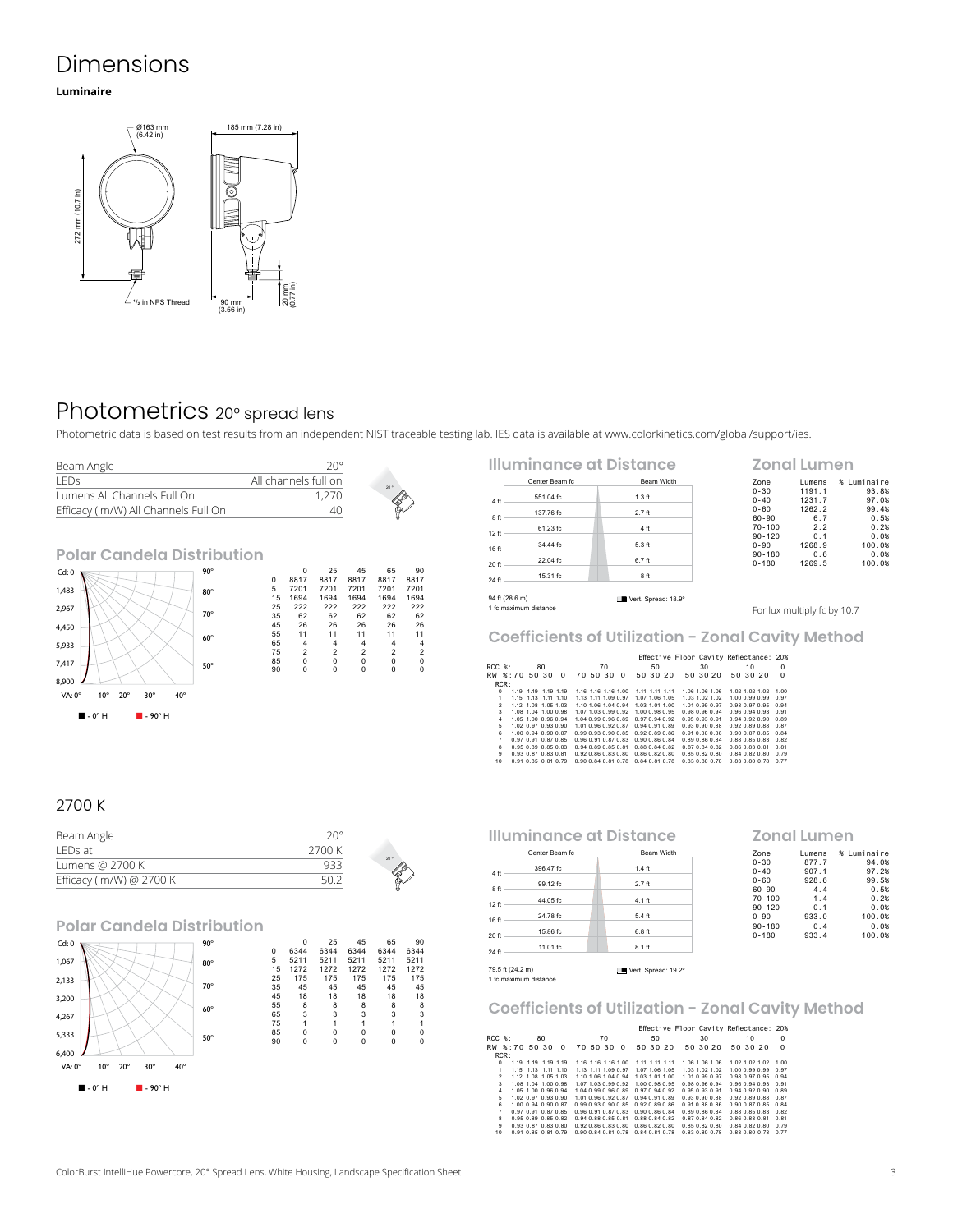# Photometrics (cont.) 4000 K

Photometric data is based on test results from an independent NIST traceable testing lab. IES data is available at www.colorkinetics.com/global/support/ies.

| Beam Angle               | ാ∩∘    |                 |
|--------------------------|--------|-----------------|
| I FDs at                 | 4000 K | 20 <sup>o</sup> |
| Lumens @ 4000 K          |        |                 |
| Efficacy (lm/W) @ 4000 K |        |                 |
|                          |        |                 |



|              | Center Beam fc        | Beam Width          | Zone                     | Lumens                      | % Luminaire    |
|--------------|-----------------------|---------------------|--------------------------|-----------------------------|----------------|
| 4 ft         | 409.48 fc             | $1.3$ ft            | $0 - 30$<br>$0 - 40$     | 884.9<br>915.2              | 93.9%<br>97.1% |
| 8ft          | 102.37 fc             | $2.7$ ft            | $0 - 60$<br>$60 - 90$    | 937.5<br>4.8                | 99.4%<br>0.5%  |
| 12 ft        | 45.50 fc              | 4 ft                | $70 - 100$<br>$90 - 120$ | 1.6<br>0.1                  | 0.2%<br>0.0%   |
| 16 ft        | 25.59 fc              | $5.3$ ft            | $0 - 90$                 | 942.3                       | 99.9%          |
| 20 ft        | 16.38 fc              | $6.7$ ft            | $90 - 180$<br>$0 - 180$  | 0.5<br>942.7                | 0.1%<br>100.0% |
| 24 ft        | 11.37 fc              | 8 ft                |                          |                             |                |
| 81 ft (25 m) |                       | Vert. Spread: 18.9° |                          |                             |                |
|              | 1 fc maximum distance |                     |                          | For lux multiply fc by 10.7 |                |

## **Coefficients of Utilization - Zonal Cavity Method**

|                |                     |    |          |                     |          |                     |          |                                    |                | Effective Floor Cavity Reflectance: 20% |          |                     |    |          |
|----------------|---------------------|----|----------|---------------------|----------|---------------------|----------|------------------------------------|----------------|-----------------------------------------|----------|---------------------|----|----------|
| $RCC$ $%$ :    |                     | 80 |          |                     |          | 70                  |          |                                    | 50             |                                         | 30       |                     | 10 | 0        |
| RW %:70 50 30  |                     |    | $\Omega$ |                     | 70 50 30 |                     | $\Omega$ |                                    | 50 30 20       |                                         | 50 30 20 | 50 30 20            |    | $\Omega$ |
| RCR:           |                     |    |          |                     |          |                     |          |                                    |                |                                         |          |                     |    |          |
| $\Omega$       | 1.19 1.19 1.19 1.19 |    |          |                     |          | 1.16 1.16 1.16 1.00 |          |                                    | 1.11 1.11 1.11 | 1.06 1.06 1.06                          |          | 1.02.1.02.1.02      |    | 1.00     |
| 1.             | 1.15 1.13 1.11 1.10 |    |          |                     |          | 1.13 1.11 1.09 0.97 |          | 1.07 1.06 1.05                     |                | 1.03 1.02 1.02                          |          | 1.00 0.99 0.99      |    | 0.97     |
| $\mathcal{P}$  | 1.12 1.08 1.05 1.03 |    |          |                     |          | 1.10 1.06 1.04 0.94 |          | 1.03 1.01 1.00                     |                | 1.01.0.99.0.97                          |          | 0.98 0.97 0.95      |    | 0.94     |
| 3.             | 1.08 1.04 1.00 0.98 |    |          |                     |          | 1.07 1.03 0.99 0.92 |          | 1.00 0.98 0.95                     |                | 0.98 0.96 0.94                          |          | 0.96 0.94 0.93      |    | 0.91     |
| $\overline{a}$ | 1.05 1.00 0.96 0.94 |    |          |                     |          | 1.04.0.99.0.96.0.90 |          | 0.97 0.94 0.92                     |                | 0.95 0.93 0.91                          |          | 0.940.920.90        |    | 0.89     |
| 5              | 1.02 0.97 0.93 0.90 |    |          |                     |          | 1.01.0.96.0.92.0.87 |          | 0.94 0.91 0.89                     |                | 0.93 0.90 0.88                          |          | 0.92 0.89 0.88      |    | 0.87     |
| 6              | 1.00 0.94 0.90 0.87 |    |          | 0.99 0.93 0.90 0.85 |          |                     |          | 0.92 0.89 0.86                     |                | 0.91 0.88 0.86                          |          | 0.90 0.87 0.85      |    | 0.84     |
| $\overline{7}$ | 0.97 0.91 0.88 0.85 |    |          | 0.96 0.91 0.87 0.83 |          |                     |          | 0.90 0.87 0.84                     |                | 0.89 0.86 0.84                          |          | 0.88 0.85 0.83      |    | 0.82     |
| 8              | 0.95 0.89 0.85 0.83 |    |          |                     |          | 0.94 0.89 0.85 0.81 |          | 0.88 0.84 0.82                     |                | 0.87 0.84 0.82                          |          | 0.86 0.83 0.82      |    | 0.81     |
| 9              | 0.93 0.87 0.83 0.81 |    |          | 0.92 0.86 0.83 0.80 |          |                     |          | 0.86 0.82 0.80                     |                | 0.85 0.82 0.80                          |          | 0.84 0.82 0.80      |    | 0.79     |
| 10             | 0.91 0.85 0.81 0.79 |    |          |                     |          |                     |          | 0.90 0.85 0.81 0.78 0.84 0.81 0.78 |                | 0.83 0.80 0.78                          |          | 0.83 0.80 0.78 0.77 |    |          |

**Illuminance at Distance**